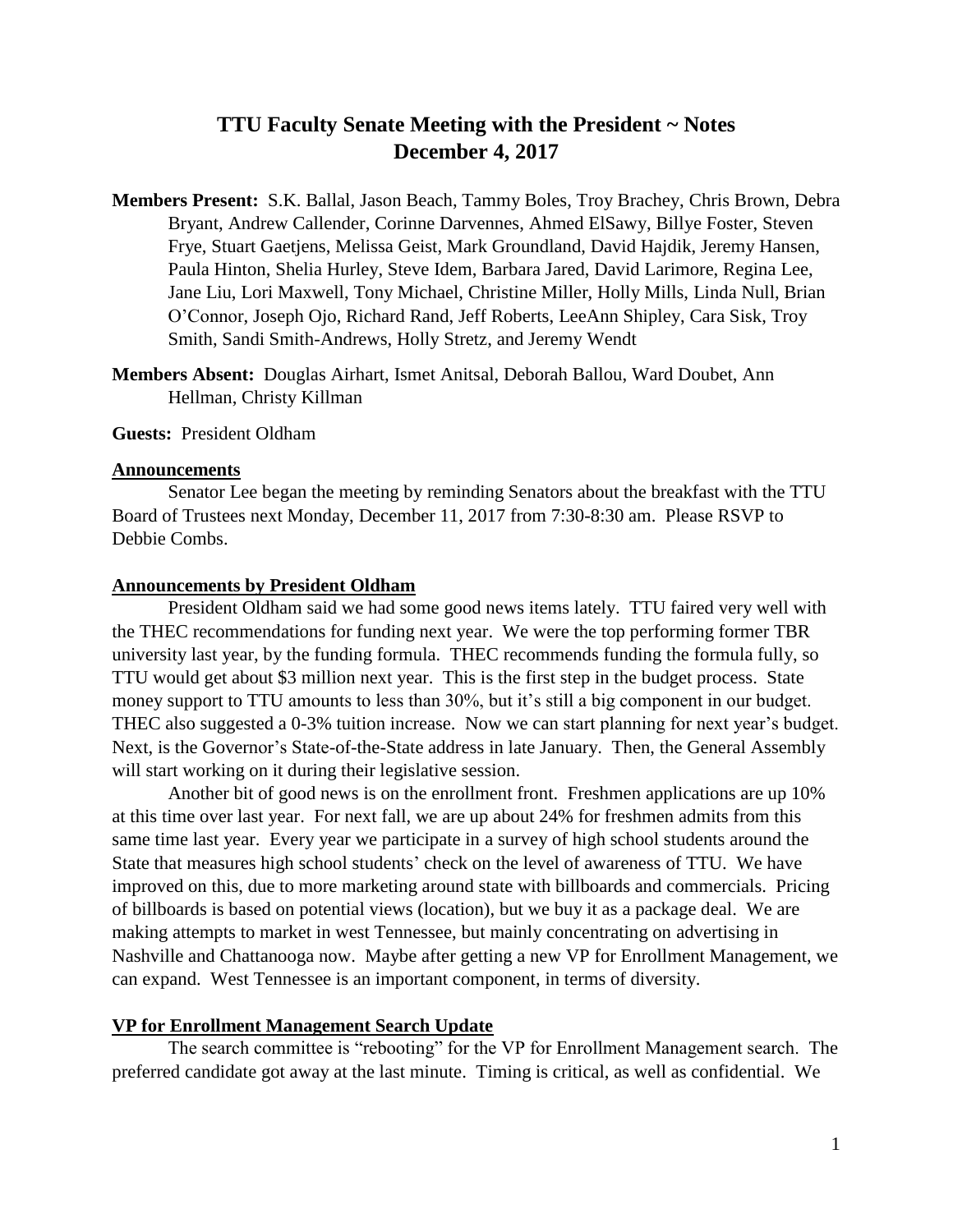have reached out to collect additional names to pursue. It's better to have an open position than wish you did. President Oldham said we want to get the right person, and not hire just anyone.

# **Parking for Adjunct Faculty**

There is a partial subsidization of \$50 for adjuncts to help them with the parking fee increase. Adjunct and temporary employees can pay for only their term of employment. There is concern over professional people coming for only 1 hour, three days per week and having to pay \$170 per year for a gold permit. Colleges can pick up the tab for adjuncts and temporary employees, according to President Oldham. He said he has no problem with colleges and departments paying for this. The adjunct pay varies by discipline, so their pay could be increased a bit to offset the parking fee. President Oldham will try to confirm this. There is a problem using State money to pay directly for parking, so maybe their salary can be raised to offset the parking fee.

# **Prayer Policy**

There is no policy on prayer in place. President Oldham had no strong opinion on this. Senator Mills saw a question in our comment box about one school opening their meeting with a prayer. President Oldham suggested raising this concern within the school doing this if someone has a problem with it. It's best to handle it at the unit level.

# **Tenure & Promotion Update**

Interim Provost Stephens is working on streamlining the tenure and promotion policies and procedures with a committee. President Oldham doesn't really know the status, but knows it is difficult to pull out policy from procedures. Jeff Boles is leading the committee. There are also timing issues with lecturer and instructors in the policy, with the possibility of promotion (career ladder). More thorough vetting is needed. There is a lot of discussion about submitting dossiers electronically.

Specific questions were asked and President Oldham said his position has always been that decisions are best handled at the department level. He strongly recommends negotiations when someone is hired. Any agreements need to be in the letter of offer. What he sees, is "departments kind of taking an ambivalent position, and that's when it gets really clumsy". However, a case might be able to be made later. Every case has different quirks to it. President Oldham will follow up on this.

## **Scholarships Offers & Update**

President Oldham said we have no budget deficit due to scholarships. The budget is balanced. The scholarship budget has been increasing over the last several years here for many reasons: average ACT scores are going up, and we are retaining more students by maintaining their grades. The expectation for this coming year is that we will have less money for new scholarships, primarily for transfer scholarships. This whole scholarship picture is dynamic and continues to change because student behaviors change. Scholarships help us maintain a healthy enrollment. President Oldham has been to most of the high schools in the Upper Cumberland region.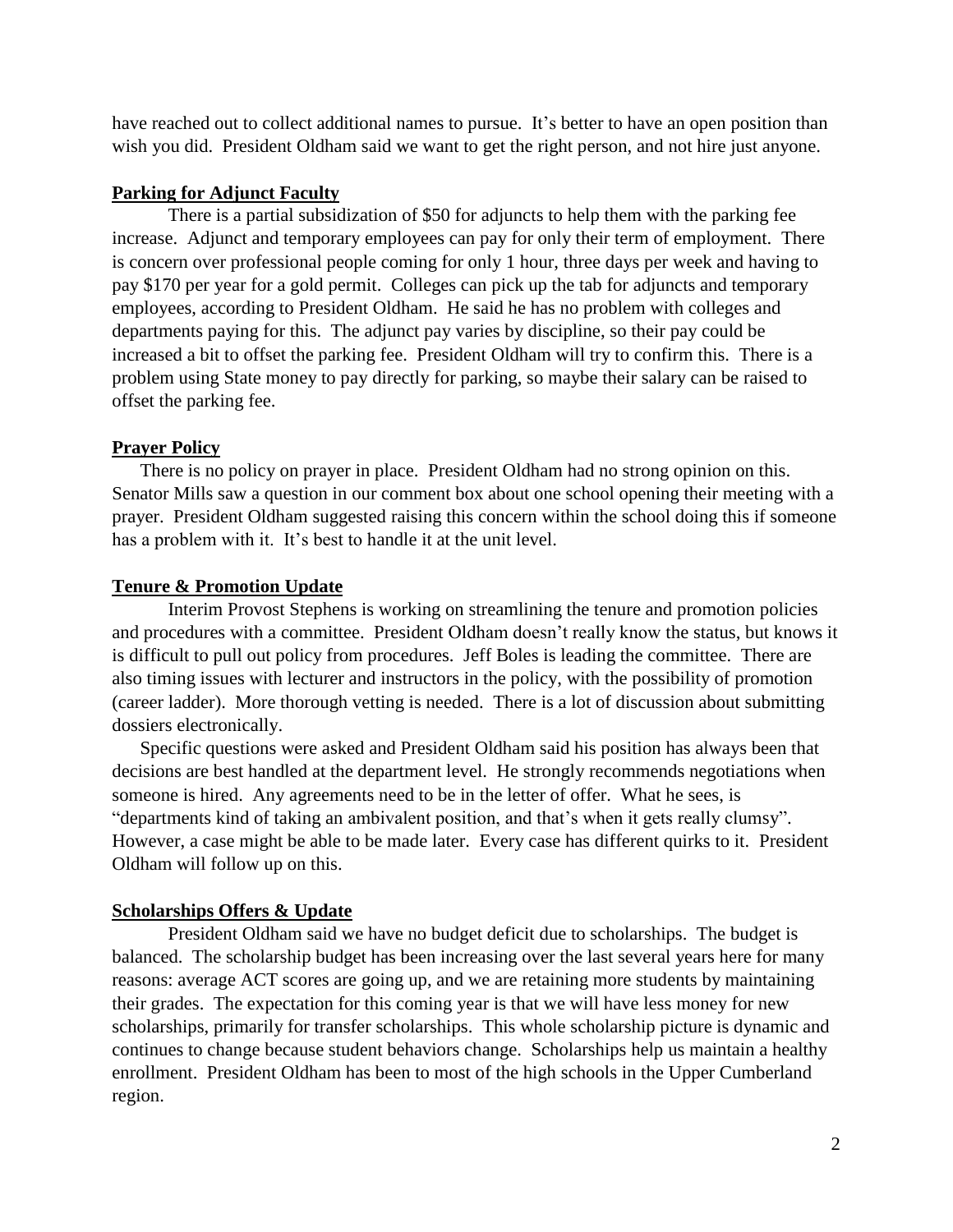President Oldham said that last year, no academic units had reductions, nor reduction in force, to cover the scholarship money shortfall. The administrative side of the University took reductions and any cuts to the academic budgets were offset with program fee revenues. The academic units had cuts months before the scholarship problem, primarily due to the decrease in international students. You could know the number for incoming freshmen, but not for continuing students yet, so the total figure is not known yet. We are on track so far this year. Even with 10% more freshmen, we are still down about 100 FT overall.

Senator Rand said many are concerned that services should be increased, or move forward, with the tuition and fee increase. President Oldham said you have to remember that faculty also had salary increases over the past years. The total E&G per student has increased over the past years, so we are moving in a positive direction. As enrollment grows and brings in more tuition dollars, then maybe services can increase, or if the State gives us more money.

## **Data Science & Analytics Collaboratory Staffing**

President Oldham said he thinks we have identified where the funding is coming from for faculty positions. Four positions are currently undergoing searches for next fall, within three different departments. Another eight positions will be filled over a two- to three-year period. President Oldham said we have the student credit hours, especially in computer science now. We are seeing increasing enrollments in all area of IT, and the job future is looking good. Another factor is the strategic alignment of the campus. Tech received a \$4 million NSF grant in cybersecurity. We don't want to lose any leadership position we have.

### **Other Such Matters**

Senator Maxwell asked President Oldham for his word to not separate Criminal Justice. He said he supports success for students and the State of Tennessee. President Oldham said that Criminal Justice is their program, so if the program is functioning successfully, then he's not in support of moving it.

Senator Rand asked if we any closer to developing an online & distance education plan moving forward, and if there is any strategy in place. President Oldham said there have been some organizational changes, and a strategic plan is in process, yet the committee members in Faculty Senate have not been asked about this. Some general education opportunities are being built to replace some RODP courses. Senator Rand wants President Oldham to address this with Provost candidates.

Criminal justice major recruits are being told to see Kim Godwin, with applications submitted to Terry Saltsman. President Oldham will clear this up, as he wants this to work.

Senator Null voiced concern about future of TN eCampus. Tech's Education Department has already pulled out. It is still good for general education courses.

Senator Smith asked about plans to opt-in or out now for outsourcing, especially for custodial services. There is a SGA bill coming to President Oldham, which follows UTK. President Oldham said right now, the numbers are not compelling to outsource anything else. We don't have any numbers from JLL; no cost proposal yet. Custodial decisions have not been made, but it's going toward an open bid process. What level of service can we get for the